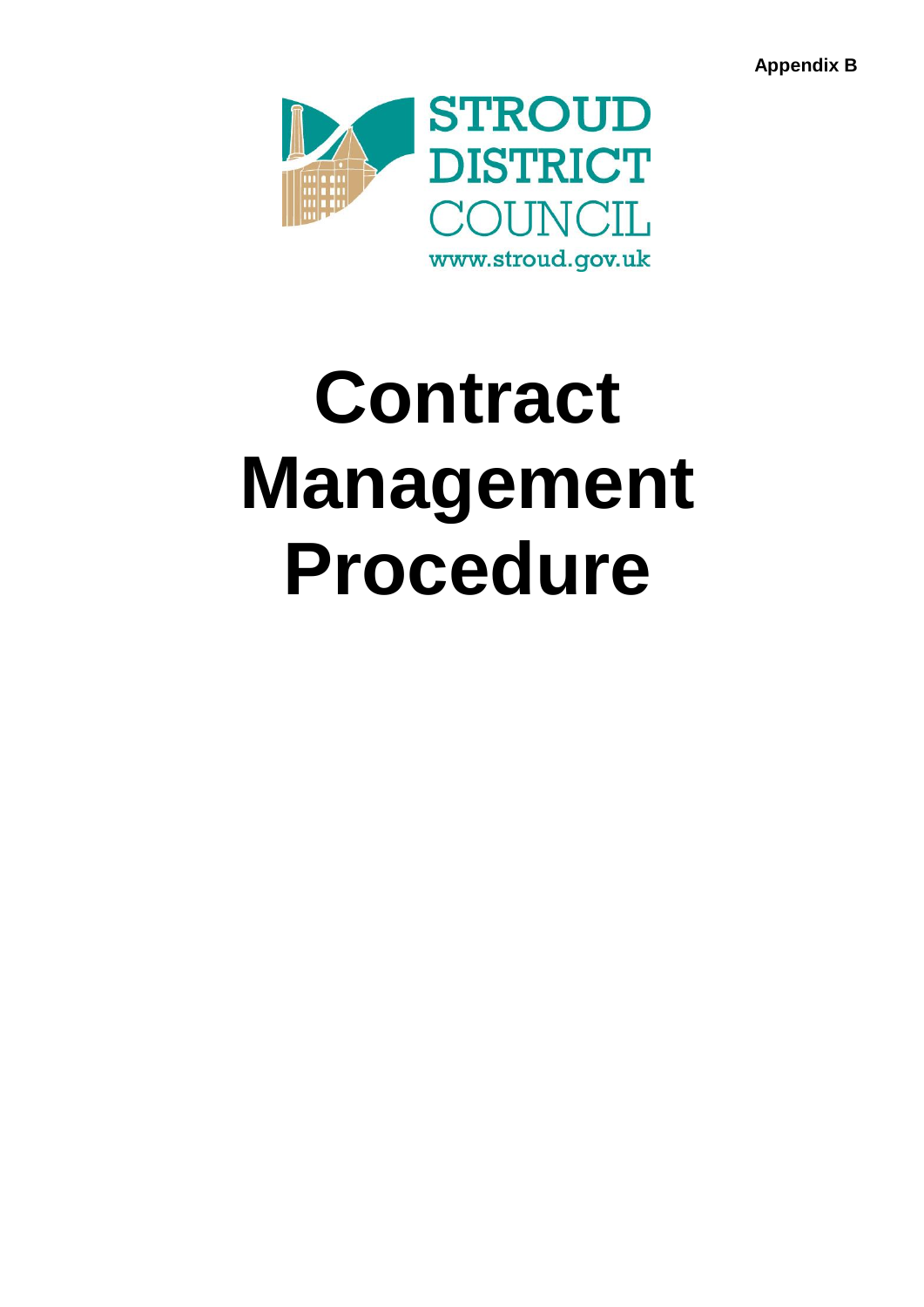# **Contents**

- **1. Introduction**
- **2. Purpose of Contract Management**
- **3. Aims of this document**
- **4. Level of Contract Management**
- **5. Priorities**
- **6. Contract Management Process**
- **7. Contract Implementation**
	- **7.1 End-user Information Packs**
	- **7.2 Supplier / Buyer Events**
- **8. Software Contracts**
- **9. Contract Management Plan**
- **10. Contract Performance Review Meetings**
- **11. Change Control**
- **12. Change Control Procedure**
- **13. Exit Strategy**

**Appendix 1 – Software Contract renewal checklist**

**Appendix 2 – Contract Management Plan**

**Appendix 3 – Contract Variation Template**

**Appendix 4 – Contract Extension Template**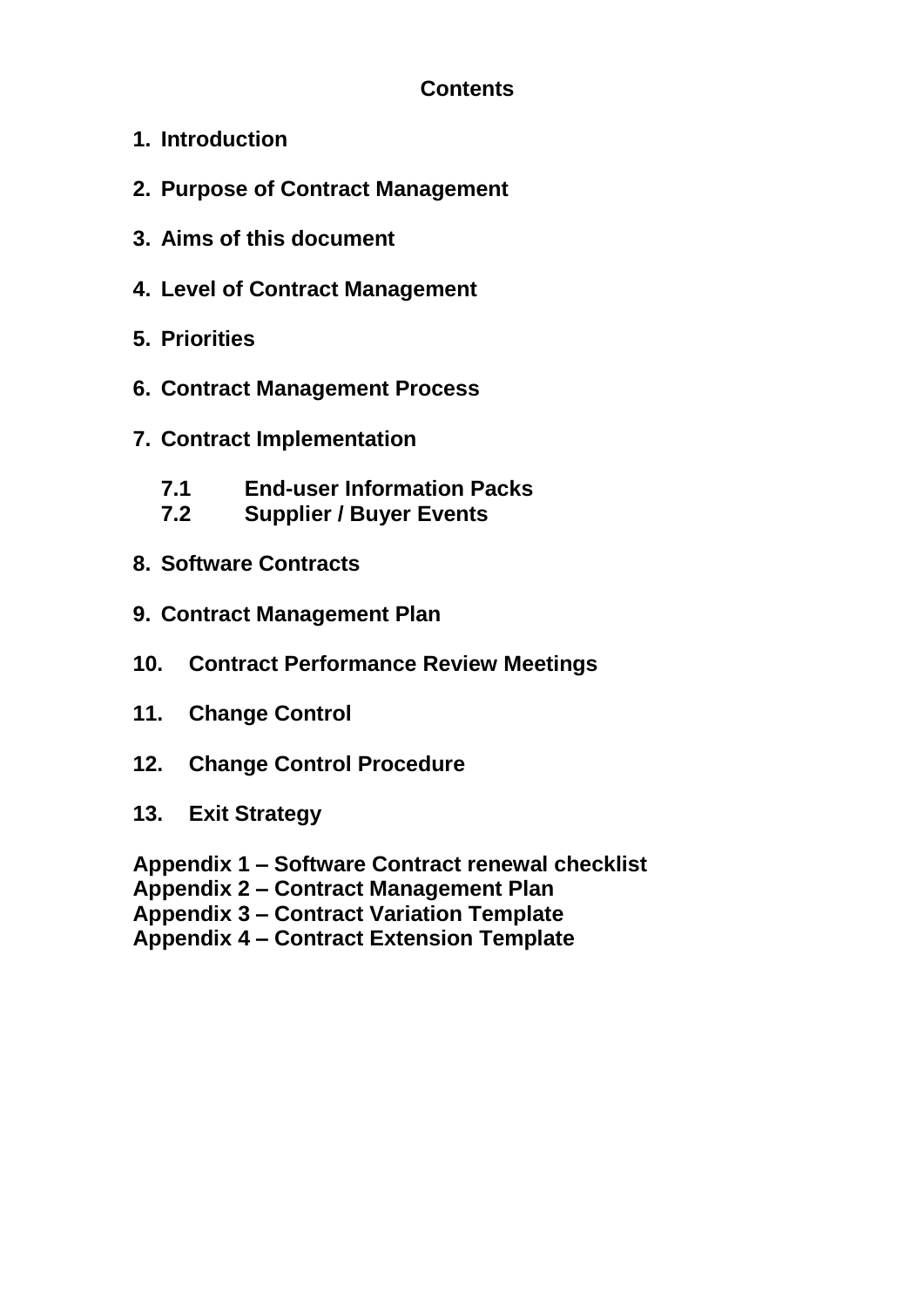# **1. Introduction**

This procedure has been created as part of the Contract Management Framework in conjunction with, the Contract Management Policy and Statement of Principles; it also compliments the Council's Procurement Strategy. Furthermore, it recognises the aims and values set out within the National Procurement Strategy 2018.

The Contract Management Procedure sets a foundation for the implementation of a consistent approach to contract management across all service areas, in order to drive value from new and existing contracts.

As well as implementing consistent cross-service processes for contract management, the Council aims to improve existing supplier relationships through increased effective engagement and at the same time maximise spend with local businesses and SMEs.

#### **2. Purpose of Contract Management**

The function of Contract Management is to:

- ensure a contract is successfully executed
- provide a formalised method of monitoring supplier performance against contract requirements
- ensure that there is clarity of the roles and responsibilities by all parties relating to contract management
- monitor overall compliance by all parties to the terms of the agreement and contract, refining and improving KPIs, SLAs and service delivery through honest, open communication between the supplier and the Council, delivering improvements to both parties
- improve and develop relationships with key supplier representatives based on mutual trust and understanding, open communications and a joint approach to managing delivery
- realise estimated and planned savings through continuous monitoring of spend
- identify potential additional savings and benefits through proactive contract management
- co-ordinate the supply chain
- provide a focus for development of initiatives / innovation
- deliver learning and knowledge transfer
- drive continual improvement
- Ensure effective and timely procurement planning

#### **3. Aims of this Document**

Supporting the objectives set out in the Council's Procurement Strategy, this procedure aims to provide a standard corporate approach and guidance to contract management, defining clear ownership for operational day-to-day management throughout the lifecycle of a contract.

This procedure will achieve its aims by defining the procedure for developing and maintaining close relationships with business partners and key providers, and creating a consistent, standard contract management process, applicable to all goods, services and works.

#### **4. Determine Level of Contract Management**

It is important when developing the Contract Strategy to determine the level of management required for the proposed contract once awarded, based on size, value and organisational risk, as this will influence and determine the frequency and content of supplier review meetings.

Guidelines are given below, but each service, will need to consider the appropriate level of management required for individual contracts, by considering factors such as value and length of contract, business criticality and dependency, number of customers / end-users, public visibility, openness to complaints or challenges, risk, performance criteria and compliance with requirements of governing bodies.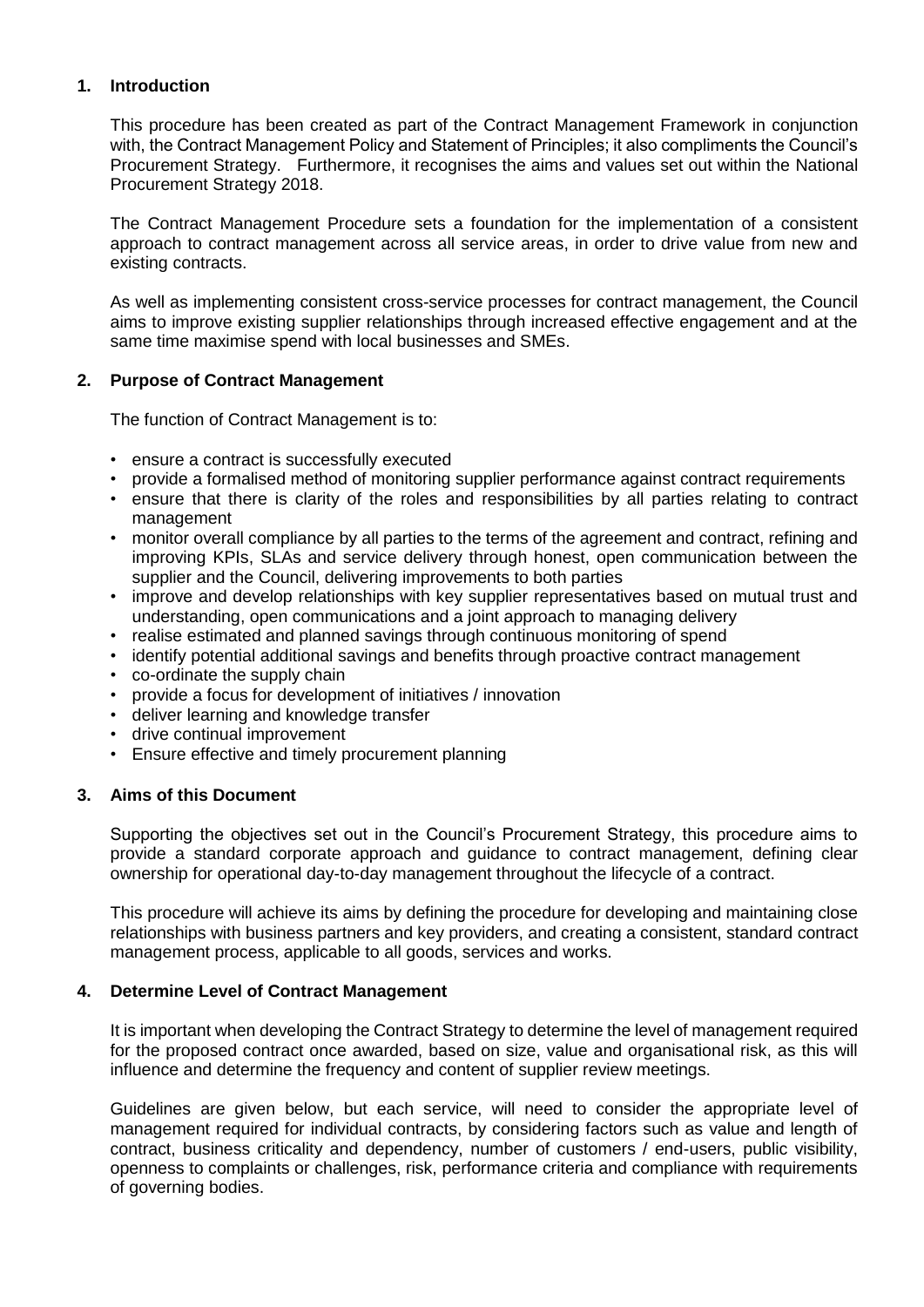- **Low level**  ensuring compliance to the contract by monitoring management information from the supplier, end-user feedback, managing delivery, and compliance of the contract.
- **Medium level**  managing the performance of the contract and the supplier through management information monitoring, end-user feedback and a minimum of one performance review meeting held per annum.
- **High level**  managing the performance of the contract and the supplier using a combination of management information monitoring, and quarterly (or other frequency determined) meetings.

# **5. Priorities**

Priority areas to achieve contract management objectives include the:

- Implementation of standardised templates for managing and documenting supplier meetings consistently across all commodity / category areas.
- Incorporation of a mechanism to review council performance and feedback within review meetings
- Introduction of management meetings with identified key suppliers for each category, with an aim of continuous improvement in the execution of contracts.
- Regular review of both contract performance and supplier performance through structured joint and service-inclusive meetings to improve output, savings and knowledge, and to reduce risk
- Encouragement of prime contractors to engage with local suppliers and SME's through the inclusion of Community Benefit / Sustainability clauses, and early engagement in commodity strategies
- Standardisation of the supplier management process, and implementation of rigorous controls to manage the supplier database and transactions within Procurement systems.
- Continual review of the Contract management process to ensure it remains fit-for-purpose.

# **6. Contract Process**

This document sets out the procedure that is used to manage contracts and the supplier relationship post-supplier selection and contract award. Equally, it applies to the management of existing contracts.

The Contract Management process begins with migration and mobilisation, and continues through a post-contract award meeting with the successful supplier, which as a guideline, should be conducted within 1-3 weeks of the contract award. The purpose of this meeting is to discuss the contract implementation phase and agree roles, responsibilities, identify activities and agree SLA's, KPI's, timescales and expectations. It is important to keep in regular contact with the supplier during the contract implementation phase and to arrange meetings and maintain open dialogue throughout.

# **7. Contract Implementation**

Contract Implementation consists of three distinct phases:

- **Mobilisation**  the process of moving from contract award to 'go-live' i.e. the point when a user can actually buy from the contract
- **Migration**  facilitating the movement of an organisation to a new contract post 'go-live'
- **Communication**  ensuring all stakeholders are aware of the contract and what it involves

Actions that should be considered to migrate and mobilise a contract include:

# **7.1 End-User Information Packs**

An information pack may be required to communicate and publicise the contract to inform end-users of its content, which can contain key information about the use of the contract including: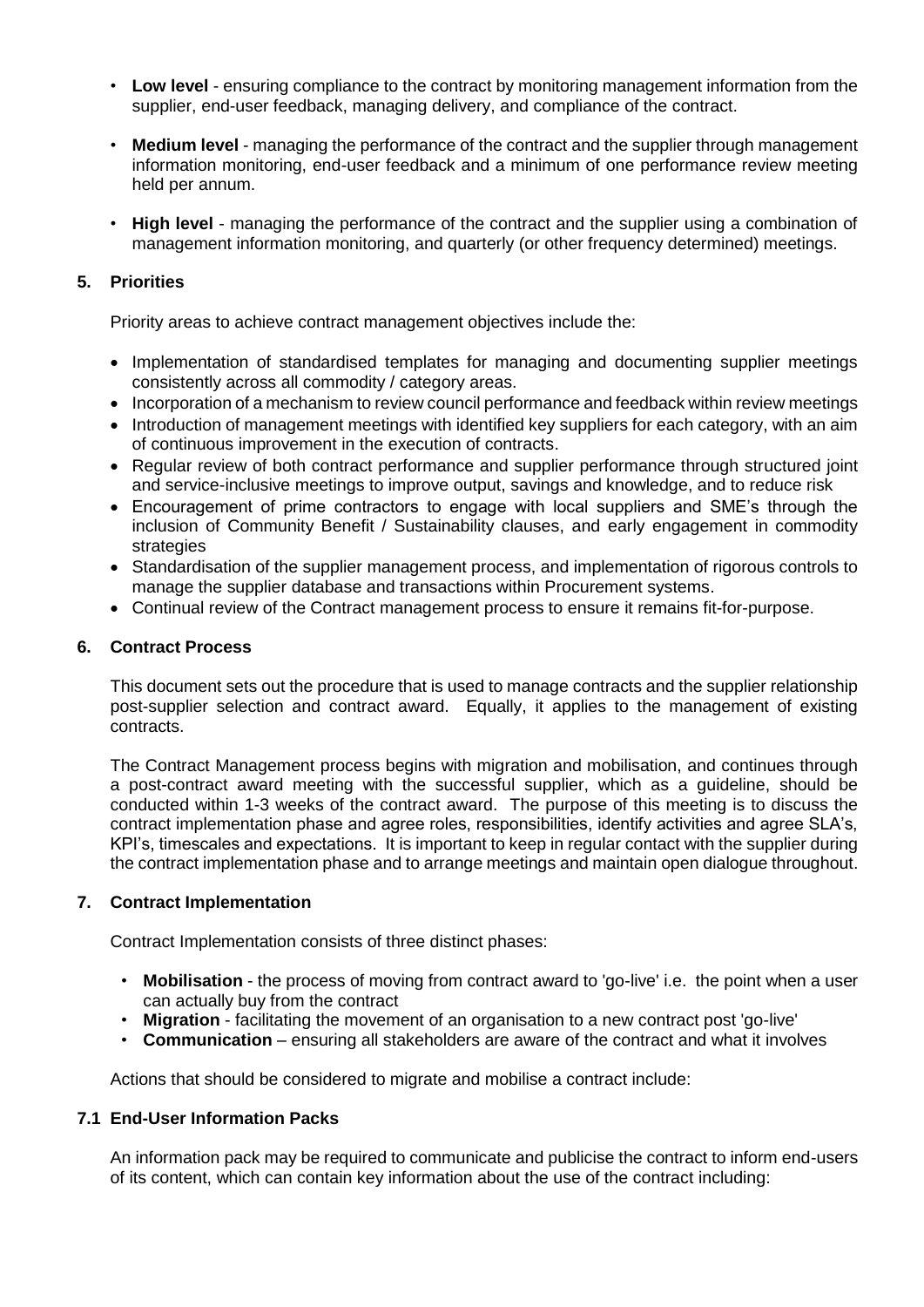• contract objectives, details of the goods and services available, prices, supplier contact details, ordering and invoice process, returns / complaints / escalation process, and Contract management process.

Any information pack should be proportionate to the contract, and should demonstrate how it delivers best value and provides information relating to the benefits of the contract, e.g. cost savings, KPIs, SLAs, improvements in quality and service.

# **7.2 Supplier / Buyer Events**

Depending on the size, value and risk level involved with the contract, a useful way to raise awareness of the contract amongst end users is to organising a Supplier / Buyer 'launch' event to give stakeholders who have yet to meet as part of the selection and award stage, the opportunity to meet each other, and present details of the contract and what it affords. This is also an opportunity to distribute information packs / buyers guides. Where a large number of users are affected, it may be useful to also publish a news item via the Intranet.

# **8. Software Contracts**

It is widely accepted that services are not going to replace or renew a software contract when all that is needed is an upgrade; however, there are certain parts of a contract that need to be reviewed and therefore a procedure in place to manage software contracts. Appendix 1 provides more detail on contract considerations for reviewing, renewing or replacing software contracts.

#### **Process to Review, Renew or Replace**

This section gives guidance on how software contracts should be reviewed, renewed or replaced, taking into consideration the following matters:

- All contracts should have an end date / identify any extensions
- Corporate impact of change
- Support needed for change
- Interfaces
- Benchmarking
- Functionality Doing what it needs to do (or not?),
- Value
- Risk
- Length been in place

Many companies lease systems and software on an annual basis and have to find a way of keeping track of renewal dates. Unfortunately, many software suppliers fail to notify customers of renewal dates and either continue to take direct debit payments or disable the software when payment is not received on time. Both can be equally detrimental to a business and can be avoided or mitigated by appropriate planning and monitoring.

It is important to review the cost and efficiency of leased services regularly to ensure that:

- a) the performance still meets requirements; and
- b) financially, it is the best deal in the market place.

The same applies to annual software maintenance payments, domain name renewals and even I.T. equipment which are leased.

# **9. The Contract Management Plan**

Once the contract implementation has been completed and the level of management determined, a Contract Management Plan, see Appendix B for an example, should be constructed which outlines: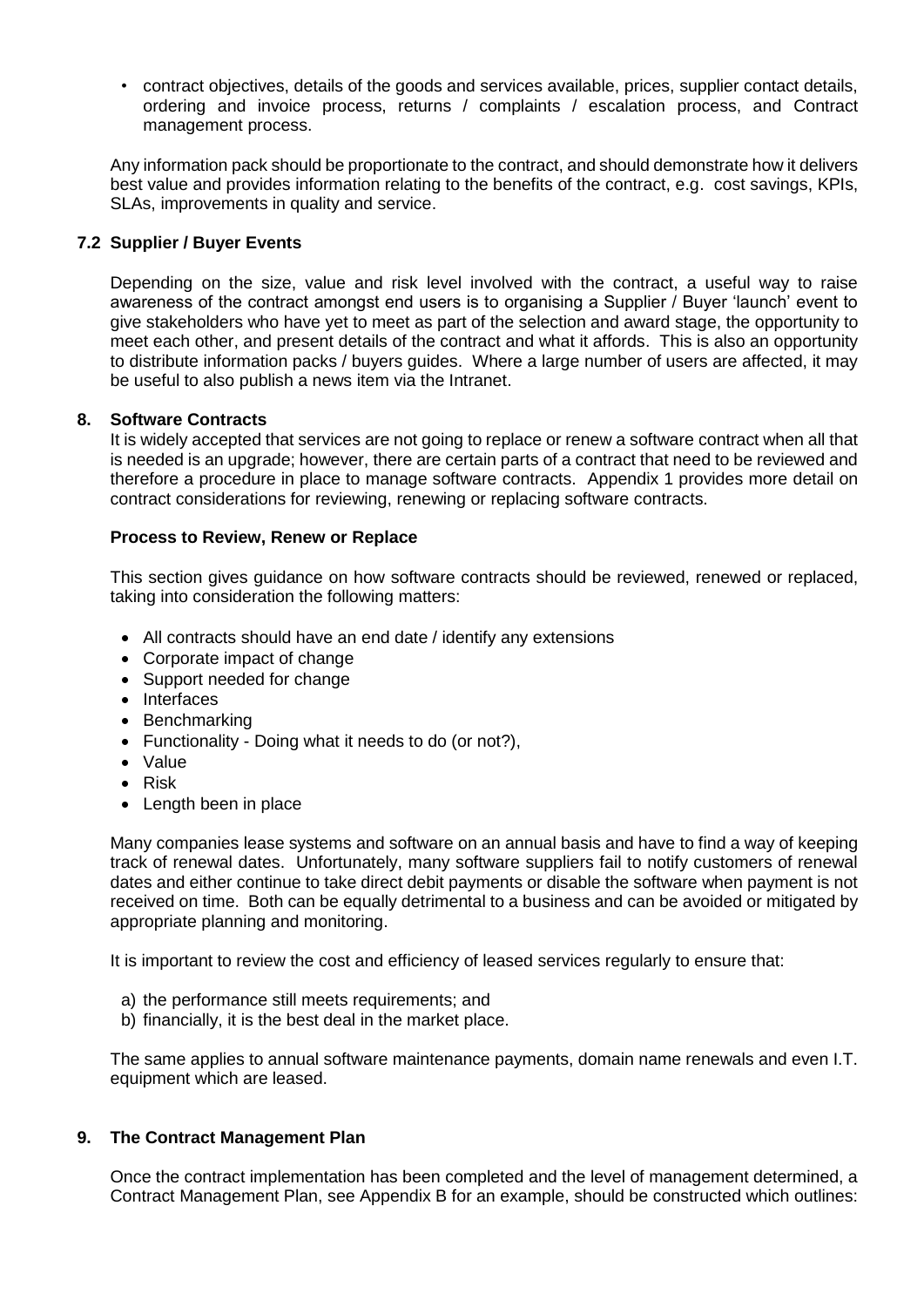- Roles & responsibilities
- Agreed level of management (low/medium/high)
- Contract objectives
- Performance Management Framework, e.g. KPIs & SLAs
- Mobilisation Plan
- Migration Plan
- Contract Compliance
- Escalation process (within supplier organisation and the council)
- Review meeting schedule
- Risks & issues

*This will need to be agreed with your supplier. All of these, in particular, the routes for escalation and the review meeting schedule should have been built into the initial Contract(s) Strategy and tender, with reference to the fact that a Contract Management plan will be developed.* 

# **10. Contract Performance Review Meetings**

Performance Review Meetings are an important part of the Contract Management process and provide Service Users and the Supplier with an opportunity to focus on what is going well, identify any problems at an early stage and agree opportunities for improvement and innovation.

For contracts / suppliers where a **medium** level of management is being applied, there should be at least one performance review meeting per year. Meetings for Contracts / Suppliers where a **high** level of management is being applied should be held at least quarterly.

#### **Meetings should focus on:**

- i Review of Actions and Minutes from previous meeting(s)
- ii Supplier Business Review, with updates on new products / product developments, customeraffecting issues (e.g. product issues, recalls), complaints, etc.
- iii Council Business Review / Service Improvement Plan Update
- iv KPI review (to determine current level of performance (Improving / Degrading)
- v Sustainability & Other Benefits Realisation
- vi Review of risks and Issues
- vii Issues for escalation
- viiiFinancial Monitoring (Spend monitoring, P2P, Invoicing, financial stability).
- ix Areas of Improvement (e.g. Innovation, new process)
- x Change Control

These are suggested agenda topics for discussion however these will need to be adapted for specific types of contract and / or suppliers.

The initial performance review or inaugural or kick-off meeting should also include a 'Lessons Learned' session with the supplier on the tendering and contract implementation process, and cover areas such as roles and responsibilities, performance levels, invoicing arrangements, etc.

Meetings should recur as agreed until the contract approaches its completion, and documented (minutes, actions, change in performance) throughout, with actions followed up as agreed.

Minutes of meetings and agreed actions should be communicated to all stakeholders following each meeting (supplier & service area management, Policy & Governance Team for SLT reporting).

#### **11. Change Control**

Changes (variations) to services, procedures or contracts are likely to occur throughout the lifecycle of a contract, especially lengthy and / or major, strategic contracts, which could have an effect on many aspects of the contract including: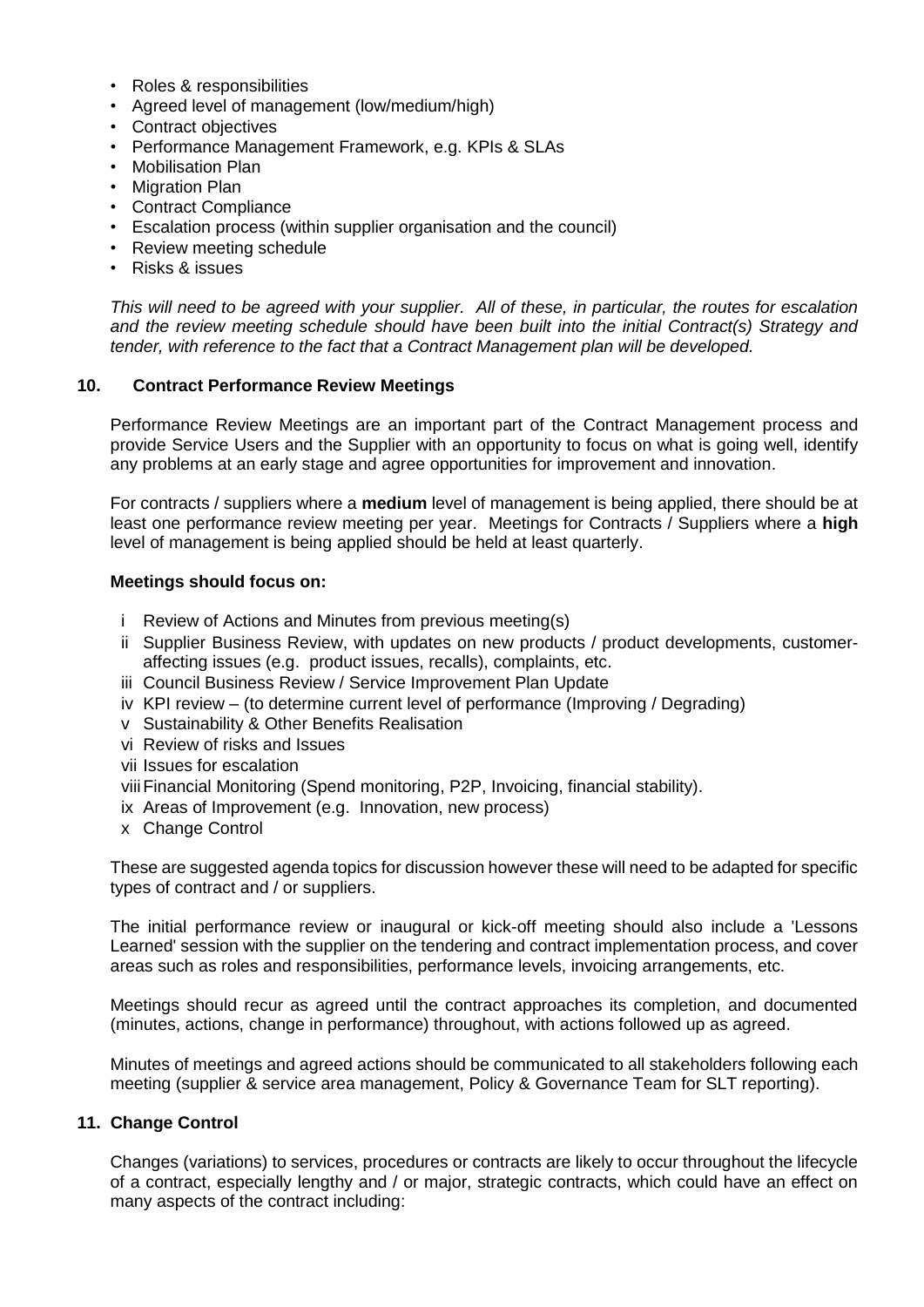- Service delivery
- Scope of work
- Performance
- Costs
- Product availability / changes to specification / obsolescence / revision of rates
- Whether the contract continues to represent value for money

The primary aim in managing variations is to minimise their likelihood, however sometimes change is inevitable, therefore the specification and management of change (Change Control) is an integral and important part of contract management and administration. Change control procedures should be included within the contract and discussed at the inaugural meeting.

The respective roles and responsibilities of both parties in the change control process must be clearly identified, along with procedures for raising, evaluating, costing and approving change requests.

A single change control process should be applied to all contract changes. Flexibility does however need to be built into the process to deal with issues such as emergencies. A change control process should provide clear steps and clearly allocated ownership and responsibilities for:

- Requesting changes
- Assessment of impact
- Prioritisation & authorisation
- Agreement with provider
- Control of implementation
- Documentation and communication of change
- Updates to terms & conditions where applicable

If a specific change, or cumulative changes significantly increase or decrease the scale or scope of the contract, the responsible Contract Manager must question the contract's ability to achieve best value and value for money overall.

Similarly, the Contract Manager must also ensure that any changes do not take the contract outside the scope of the original tender in relation to the UK thresholds advertisement, or permitted extensions to contracts. When this is in doubt, the change should be referred to the Policy & Governance team or One Legal for guidance.

The same level of diligence should be applied to contract variations as that applied to letting a contract.

#### **12. Change Control Procedure**

The change control procedure as detailed in the Contract should be used by services and supplier to enable changes to the contract, to provide clarity and documentary evidence of the change, and agreed actions. Appendix 3 details a contract variation template.

## **13. Exit Strategy**

As a contract progresses, the Contract Managers will have responsibility for ensuring that both parties are working towards the planned fulfilment and exit of the contract, and the procurement process for securing subsequent supply arrangements if required.

The Exit Strategy should involve a full review of the Contract's performance. This should include a 'lessons learned' review which incorporates feedback from end-users and the supplier.

The final review and lessons learned should be clearly documented and communicated to appropriate stakeholders, as it may inform any subsequent procurement for similar commodities in the future.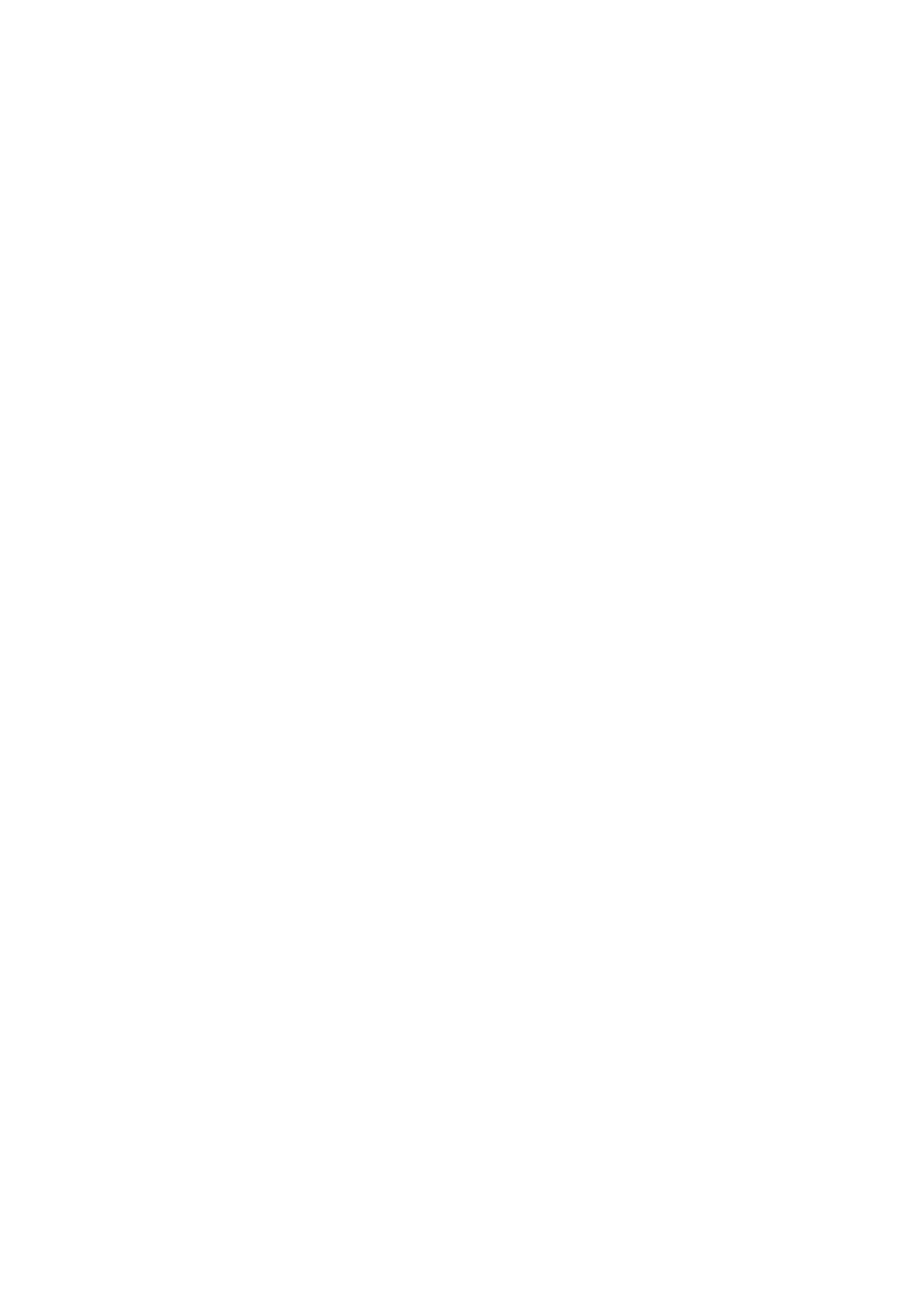# **Appendix 1 – Reviewing, Renewing or Replacing Software Contracts**

It is widely accepted that services are not going to replace or renew a software contract when all that is needed is an upgrade; however, the Council needs to have a procedure in place to manage software contracts.

This section gives guidance on how you should review, renew or replace your software contracts, taking into consideration the following matters:

- All contracts should have end date
- Corporate impact of change
- Support needed for change
- Interfaces
- **Benchmarking**
- Doing what it needs to do (or not?), functionality
- Value
- Risk
- Length been in place

#### **Software review checklist**

Product:

- If perpetual licence does the Council have the right to use unless breach?
- If term licence are support and upgrades included?
- Licence types is it concurrent, named?
- Licence definitions
- Affiliates usage permitted
- Do the Council have the ability to make backup, DR, TEST, DEV copies of software at no charge?
- Are pricing guarantees for incremental purchases included?
- Price increase caps on additional licences
- Electronic delivery of software
- Software warranty time frame, language including free from time bombs
- Acceptance testing
- Existing licence trade-in
- Inability to change licence model w/o approval
- Training prices if applicable
- No 'then current' or 'then in effect' language
- No automatic renewals
- Manuals included for all purchases / upgrades
- Licence compliance guaranteed only if software delivered to designated group / dept
- Installation included with software price
- Language re: future product evaluation

# Maintenance and support:

- Operating Systems Upgrade guarantee
- Escalation procedures
- Severity levels, service level response times
- Maintenance %, based on purchase price
- Caps on maintenance increases (3% or CPI)
- Specific support hours
- Support on discontinued product
- Separate billing of maintenance and support
- Discount on pre-paid maintenance
- Penalties for missed P1 calls / SLAs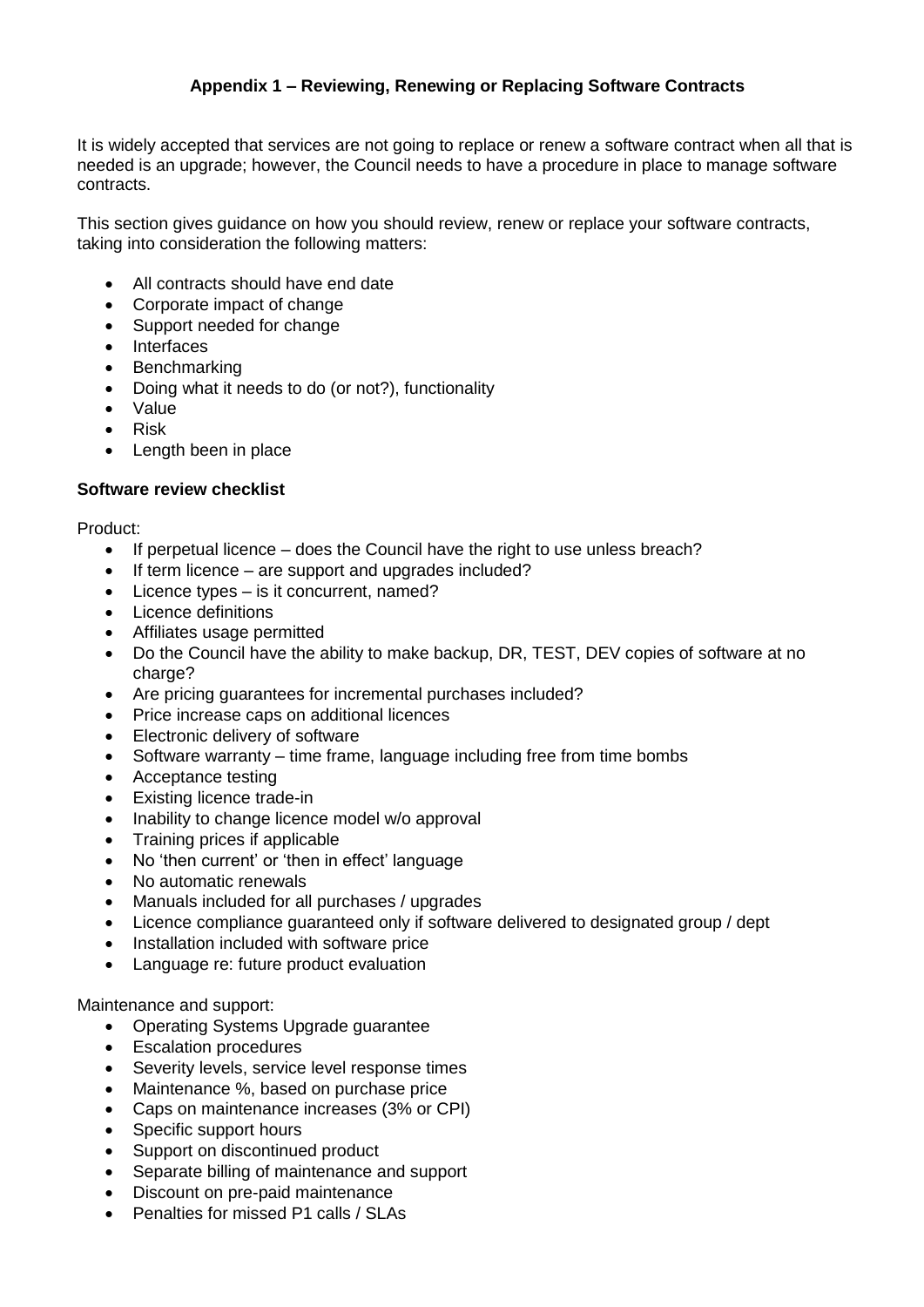Terms and Conditions:

- Use of name clause
- Payments due net 30 days from receipt of undisputed invoice
- Protection against assignment of product
- $\bullet$  Audit rights 30 days, 15 business days

# **Software licences and maintenance: checklist**

This checklist contains a list of the main issues for suppliers and services to consider when negotiating software licences and maintenance and support agreements.

# **Software licences and maintenance: main points for customers to consider**

#### **Validity of licence**

• Does the supplier warrant its right to grant the licence and indemnify the service against infringement of any third party's rights? Are there any circumstances or conditions which suggest that the right to grant a licence might be subject to a third party's consent and, if so, has that consent been obtained?

#### **Extent of licence**

- Does the licence cover all the users who might reasonably be expected to use the software (for example, subsidiaries, associated companies, facilities management companies)?
- Does the licence contain restrictions on the uses to which the software might be put (for example, if it is only for the benefit of a named company) or on the manner of its use (for example, if it is only for use on a particular computer processing unit (CPU) or at a particular site)? If so, are these acceptable to the service?
- Is the term of the licence satisfactory?
- Are there commercial reasons for seeking restrictions on the extent to which the supplier may permit the software (or similar software) to be used by others?

(Note that licences that refer to hardware have sometimes produced results that are uncertain and unwelcome (from the service's point of view) when they have been applied to multiple-core servers and virtualised environments.)

Clear drafting of licence scope is key. The move to the cloud, APIs & interoperable systems makes clearly drafted licence scope terms critical.

#### **Maintenance obligations**

- Are maintenance obligations clearly defined? If different priority is to be given to different categories of fault, does the suggested prioritisation reflect the relative commercial significance of the faults to the user? Are the suggested response times and "times to fix" satisfactory? Can the support be given in all necessary languages at all necessary locations?
- If the supplier can terminate its maintenance obligations on notice, consider the effects of such termination. Can the user obtain satisfactory maintenance from a third party?

#### **Fees**

- Are the provisions as to licence fees clear and fair? Has best advantage been taken of any discount or "bundling" offered by the supplier? Does the agreement set out how any additional fees will be calculated if the service's use of the software changes (for example, by increasing the number of software users or sites)?
- Are the provisions as to maintenance fees clear and fair? Is third-party maintenance available and, if so, would it offer better value?
- To what extent are upgrades included in the licence and/or maintenance package? To what extent is continued maintenance dependent on the purchase of upgrades at additional cost (how many versions of the software does the supplier or maintenance company support)?

#### **Rights to back-up, alter and maintain**

• Does the licence allow the user to make copies of the software for back-up, testing or other